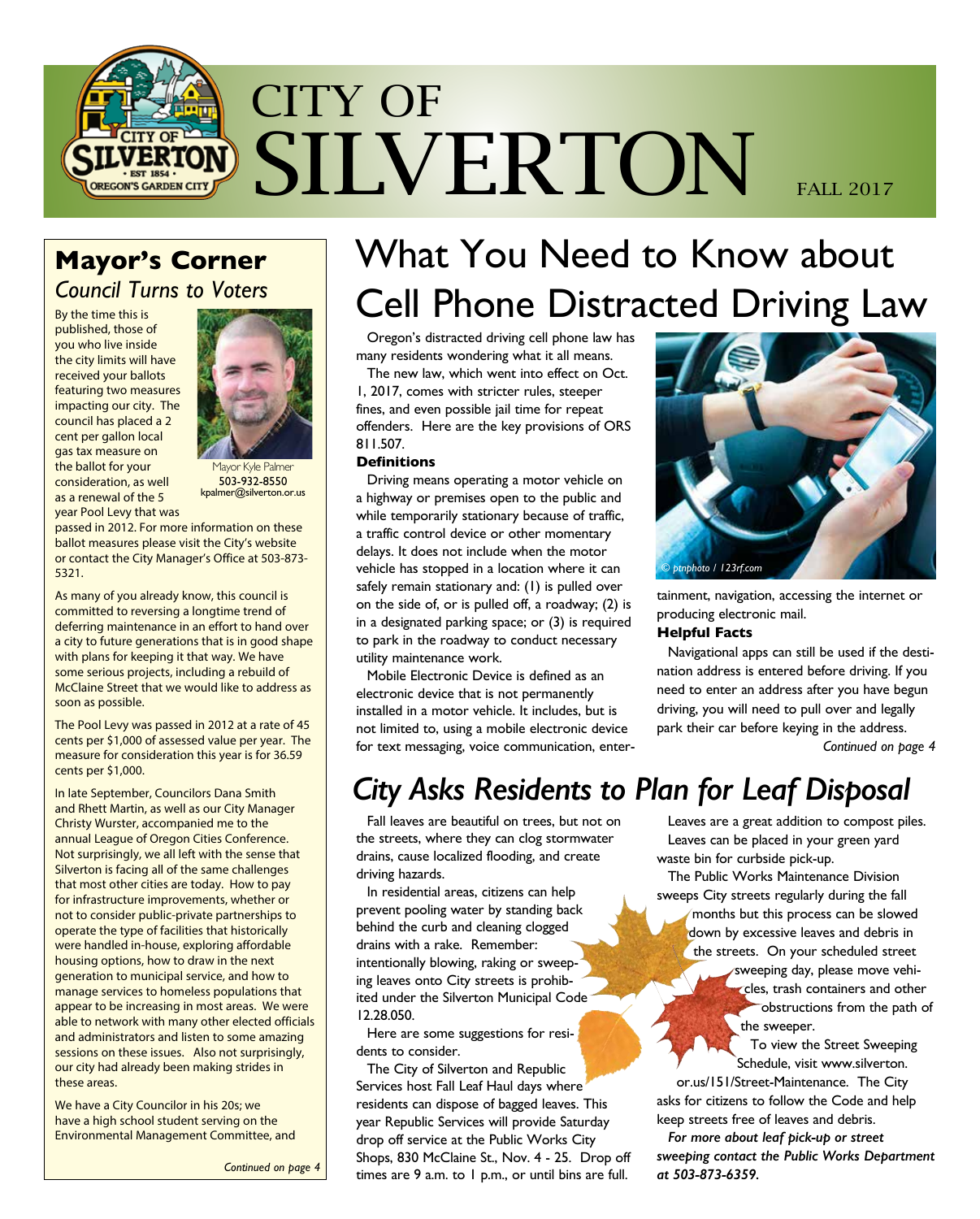# *City to Proceed with Eugene Field Site Acquisition*

As part of their 2017-2018 goal setting, the City Council renewed a long-term goal to continue to plan for and build a new Police Station within five years with plans to incorporate City Hall within ten years.

In early July, 2017, the City entered into a purchase and sale agreement with the Silver Falls School District as a potential buyer in second position for the Eugene Field School property, encompassing 3.46 acres at 410 North Water St. The City was notified on July 7, 2017 that it had moved into first position for the property with a purchase price of \$1,000,000.

The City staff began their initial 60-day due diligence period evaluating the property as per the agreement. The City ordered a preliminary title report for the property. In August 2017, the City notified the school district of seven exceptions on the report that were unacceptable, the most notable being an unidentified sewer easement. City staff approached the City Council and recommended that the City consider a survey on the property to identify the easement, while continuing to conduct its own research. Staff continued to work with the title company to obtain additional information. On

Aug. 24, 2017 the City was notified that the title officer from AmeriTitle had addressed the easement with its underwriter and determined that the easement affected a separate parcel that was no longer part of this property and agreed to remove it from their report.

As part of the due diligence efforts, a Phase I environmental assessment was scheduled. Additional concerns arose when the City discovered through the Phase I environmental assessment that there may be two underground heating oil tanks on the site. In late August 2017, the City notified the Silver Falls School District of the intent to proceed with the Phase 2 assessment. The City contracted with Terracon Consultants, Inc. to conduct this evaluation. The results of the assessment determined that there was one underground heating oil tank on site which will need to be removed along with the surrounding soils.

 The City also arranged for a hazardous materials survey on the property. That assessment determined the presence of lead paint that is above allowable levels in and on the structure as well as other hazardous materials such as asbestos. Public Works Department staff then

began the process of seeking qualified abatement contractors to get informational pricing for the necessary work to remediate these environmental concerns. Due to the excessive quantity and locality of lead paint, all attending abatement contractors denied the City's request for lead abatement proposals and indicated that it would be financially and physically unfeasible to remove all of the lead paint from the site. Due to the significant environmental and regulatory required abatement processes, staff would not recommend re-use of the existing facility for any purpose.

Staff gathered estimates for the demolition of the building to ascertain whether the required remediation and demolition of the site is within the financial feasibility for the project. The details were presented to the City Council in a Special Meeting held on Oct. 23. Following public testimony and further discussion, the City Council directed staff to proceed with purchase of the property if all conditions identified in the purchase and sale agreement are met.

*For information about the process contact the City Manager's Office at 503-874-2216.*

## *City Earns Safety Award*

The City of Silverton received a well-deserved safety award at the League of Oregon Cities this year's annual conference. The City took home the Gold Award. The award is based on the number of time loss injuries, and their duration, compared to the number of hours worked in a year. Silverton had zero timeloss injuries for the 2016- 17 year.



*Risk Manager Dianne Hunt and Safety Chair Steve Starner with the Gold Award.*

CIS (Citycounty Insurance Services) presented the award in recognition of the City's good employee safety record during the 2016-17 year. The award showcases employee safety, focusing on training, a proven track record in avoiding injures, and management's commitment to a safe work environment.

"At CIS, we've redoubled our focus on keeping safety front and center for our workers' compensation program members," CIS Executive Director Lynn McNamara said. "Our winners are cities that adopt safe work practices and make sure those practices are followed, day in and day out. Their commitment and vigilance produces results: employees stay on the job, and costs stay down."

*To learn about the City's Risk Management Program, contact the City's risk manager, Dianne Hunt at 503-874-2204.* 

### **Averaging for Sewer Fees Begins**

The City of Silverton residents can save on monthly sewer costs by conserving water during winter months, which is the billing cycle known as Winter Averaging.

Winter Averaging takes the average water usage for November billing cycle through April 2018 billing cycle to determine the usage amount to use in calculating the new sewer charge for the next 12 months beginning May 2018.

To make sure your bill accurately reflects your usage, carefully review the water usage provided on the utility bills during the Winter Averaging period.

Current customers during this period will see current year and prior year information on their bills. If you think the usage is high, you may want to check for a leak, which may affect your new sewer rate. Leaks can result in double or triple the overall average consumption used to calculate the new sewer rate.

*How to check for a leak in your house:* 

• Make sure no water will be used for 30 to 45 minutes;

- Take a meter reading;
- Wait 30 to 45 minutes with no water usage; and

• Take a second meter reading. If the meter reading changed, it could indicate there is a leak, and repairs may be in order. Notify the Finance Department as soon as possible regarding a potential leak as an adjustment might be necessary. Toilet leaks, however, do not qualify for a billing adjustment.

For customers who do not have a full three months of water usage, the sewer charge is based on actual water usage up to a maximum usage determined on an annual basis using the Winter Averaging billing cycles.

*Questions regarding your water and sewer utility bill should be directed to the Finance Department at 503-873-5321.*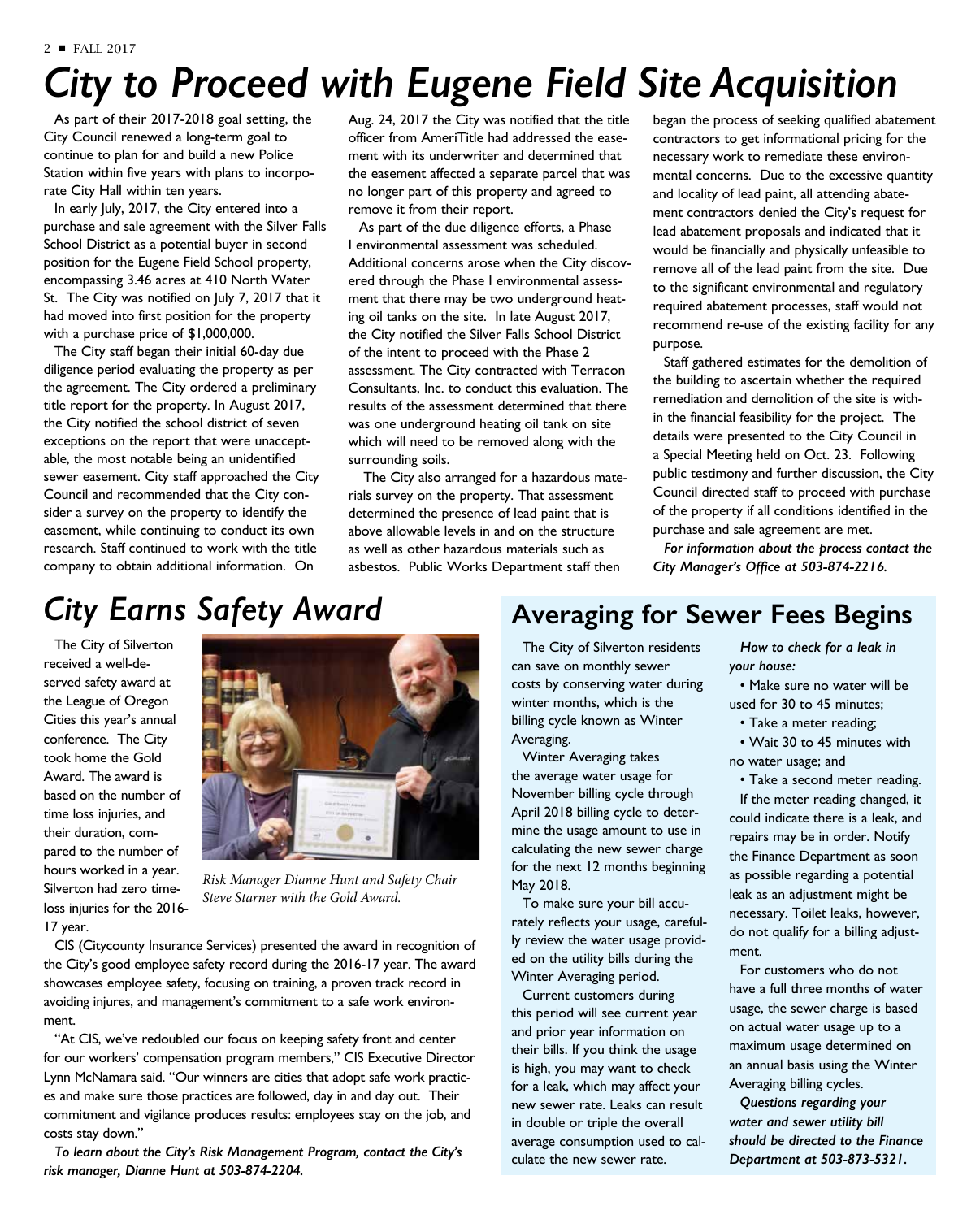# **Dam Safety Part of Emergency Alert System**

The Silver Creek Dam, administered by the City of Silverton Public Works Department, is located two miles south of downtown Silverton. A failure of the dam could potentially flood certain areas downstream which are known as the inundation zone.

The dam structure and spillway are regularly inspected by the City. The Oregon State Water Resources Department also inspects the dam each year. The City has installed a remote monitoring system at the dam that provides up-to-the-minute data feeds of key points on the dam as well as an ability to visually monitor the dam from remote locations.

This year's State Dam Inspection once again resulted in a passing grade of all key components. Minor maintenance work was performed on the spillway and monitoring systems.

The map shows the inundation zone and evacuation routes for vehicles and pedestrians. The City's goal is to increase public safety through flood preparedness, knowing the evacuation routes, and the Citizen Alert Notification System. Please familiarize yourself with the evacuation routes, and decide today where you will go and how to get there.

### **METCOM 9-1-1 Emergency Alerts**

*What is the METCOM 9-1-1 Emergency Alert Program?*

This service allows you to sign up to receive emergency alerts on your cell phone, work phone, email, home phone, and more. You can also choose the locations you want to be contacted about. You can receive notifications about emergencies that may affect your home, your portents' home, your workplace, and your child's school, as long as those locations are within the boundaries of the city or county METCOM serves. The system will be used to send notifications about imminent threats to health and safety. Public Safety officials will send alerts about emergencies such as sever weather, floods, gas leaks or critical police activity. ገ<br>r<br>.

#### *How Emergency Alerts Works*

When a message is issued about a potential safety hazard or concern, messages will be sent to all standard voice and text communication devices that you have registered, including landline phones, cell phones, email, and more. If you don't confirm receipt of the message, the system tries to reach your second contact number or email and continues trying until it receives a confirmation.

#### *Sign Up for Emergency Alert*s

Residents and businesses with listed landline telephone numbers have already been included in the system. You may use the registration link to include additional ways to be contacted. All information will be kept strictly confidential. Please consider signing up if a cellular phone is your primary phone, if you want to receive text and/or email messages, or if you have special needs (hearing or visually impaired, wheelchair, etc.).



#### *How do I sign up?*

Go to the City's website: www.silverton.or.us. Under Popular Links on the left side, select Citizen Alert System. This will take you to the Metcom 911 Alert System sign-in page. Create an account and add your contact and location information into the Mass Notification system. All information you provide will be kept strictly confidential. *For more about Citizens Alert System or if you have problems entering your information contact METCOM 9-1-1 at the non-emergency number: 503-982-2340.*



Mayor **Kyle Palmer**

503-932-8550 kpalmer@ silverton.or.us

**Councilor Laurie Carter** 503-580-5355 lcarter@ silverton.or.us jfreilinger@ silverton.or.us



Councilor **Jason Freilinger** 503-874-4430 Councilor **Rhett Martin** 503-580-0587 rmartin@ silverton.or.us

Councilor **Matt Plummer** 

mplummer@ silverton.or.us



**Dana Smith**



Councilor 503-873-4921



dsmith@ silverton.or.us **Sears** 503-873-9357

jsears@ silverton.or.us



*306 S. Water St. • 503-873-5321* **Finance Director Kathleen Zaragoza** 503-874-2203 • kzaragoza@silverton.or.us

**Community Development Director Jason Gottgetreu** 503-874-2212 jgottgetreu@silverton.or.us

**Administrative Services Director Dianne Hunt** 503-874-2204 dhunt@silverton.or.us

**Public Works Director Christian Saxe**  503-874-2210 • csaxe@silverton.or.us



City Manager **Christy Wurster** 503-874-2205 cwurster@ silverton.or.us